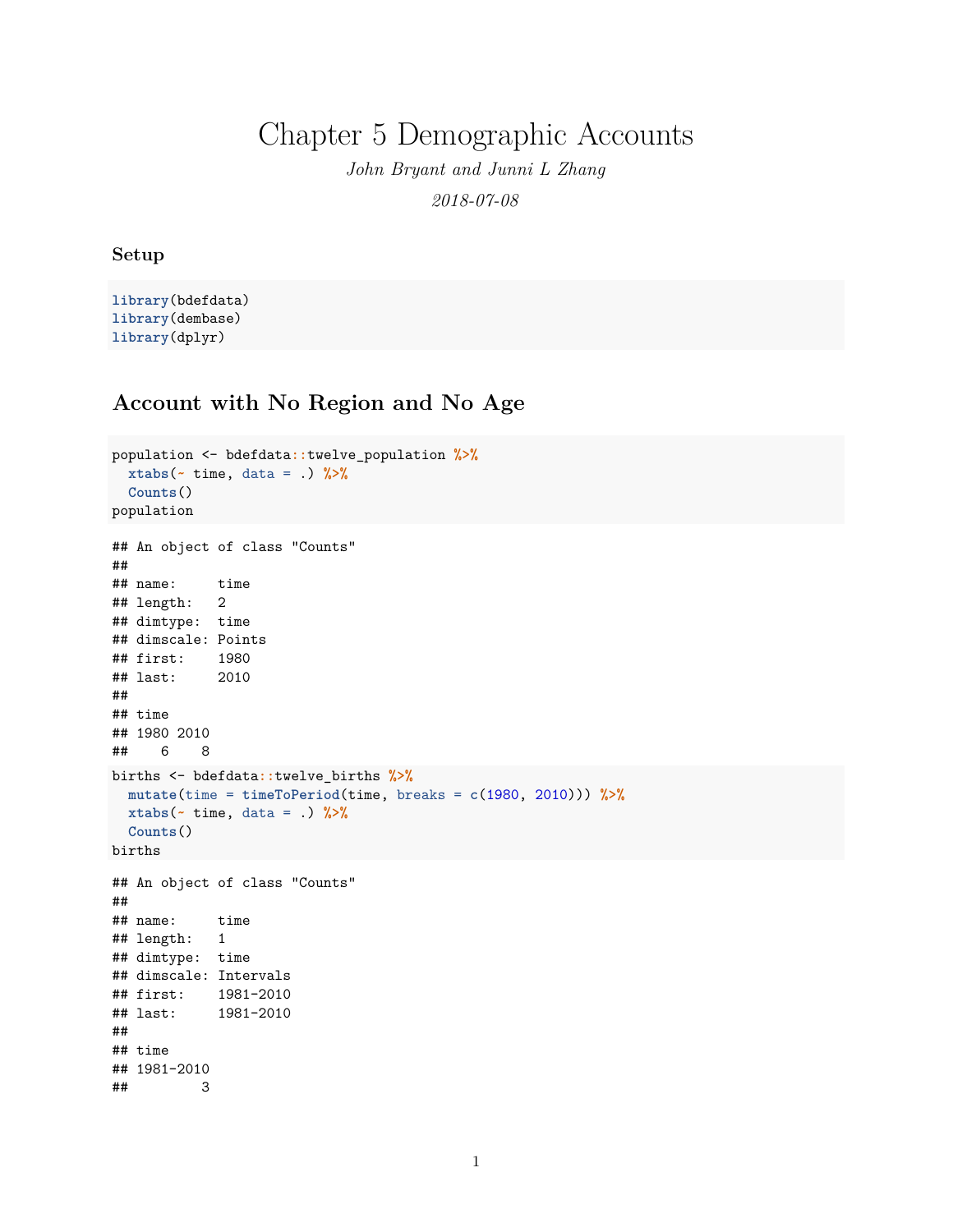```
deaths <- bdefdata::twelve_deaths %>%
 mutate(time = timeToPeriod(time, breaks = c(1980, 2010))) %>%
 xtabs(~ time, data = .) %>%
 Counts()
deaths
## An object of class "Counts"
##
## name: time
## length: 1
## dimtype: time
## dimscale: Intervals
## first: 1981-2010
## last: 1981-2010
##
## time
## 1981-2010
## 2
immigration <- bdefdata::twelve_immigration %>%
 mutate(time = timeToPeriod(time, breaks = c(1980, 2010))) %>%
 xtabs(~ time, data = .) %>%
 Counts()
immigration
## An object of class "Counts"
##
## name: time
## length: 1
## dimtype: time
## dimscale: Intervals
## first: 1981-2010
## last: 1981-2010
##
## time
## 1981-2010
## 4
emigration <- bdefdata::twelve_emigration %>%
 mutate(time = timeToPeriod(time, breaks = c(1980, 2010))) %>%
 xtabs(~ time, data = .) %>%
 Counts()
emigration
## An object of class "Counts"
##
## name: time
## length: 1
## dimtype: time
## dimscale: Intervals
## first: 1981-2010
## last: 1981-2010
##
## time
## 1981-2010
```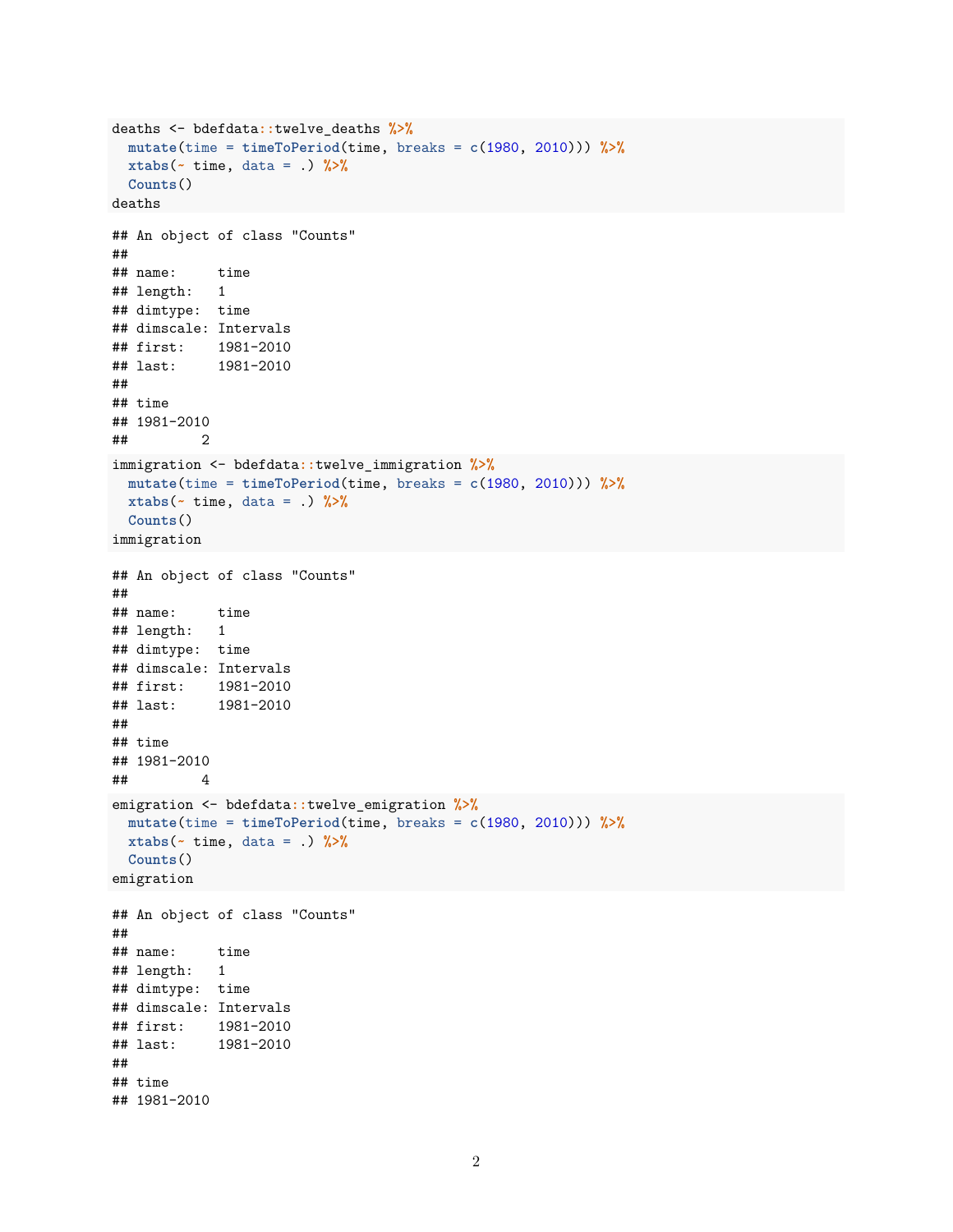```
account <- Movements(population = population,
                   entries = list(births = births,
                                immigration = immigration),
                   exits = list(deaths = deaths,
                               emigration = emigration))
account
## An object of class "Movements"
##
## name: time
## length: 1
## dimtype: time
## dimscale: Intervals
## first: 1981-2010
## last: 1981-2010
##
## all cells consistent : TRUE
##
## --- population -------------
##
## time
## 1980 2010
## 6 8
##
##
## --- births ----------
##
## time
## 1981-2010
## 3
##
##
## --- immigration ----------
##
## time
## 1981-2010
## 4
##
##
## --- deaths ----------
##
## time
## 1981-2010
## 2
##
##
## --- emigration ----------
##
## time
## 1981-2010
## 3
```
## 3

```
3
```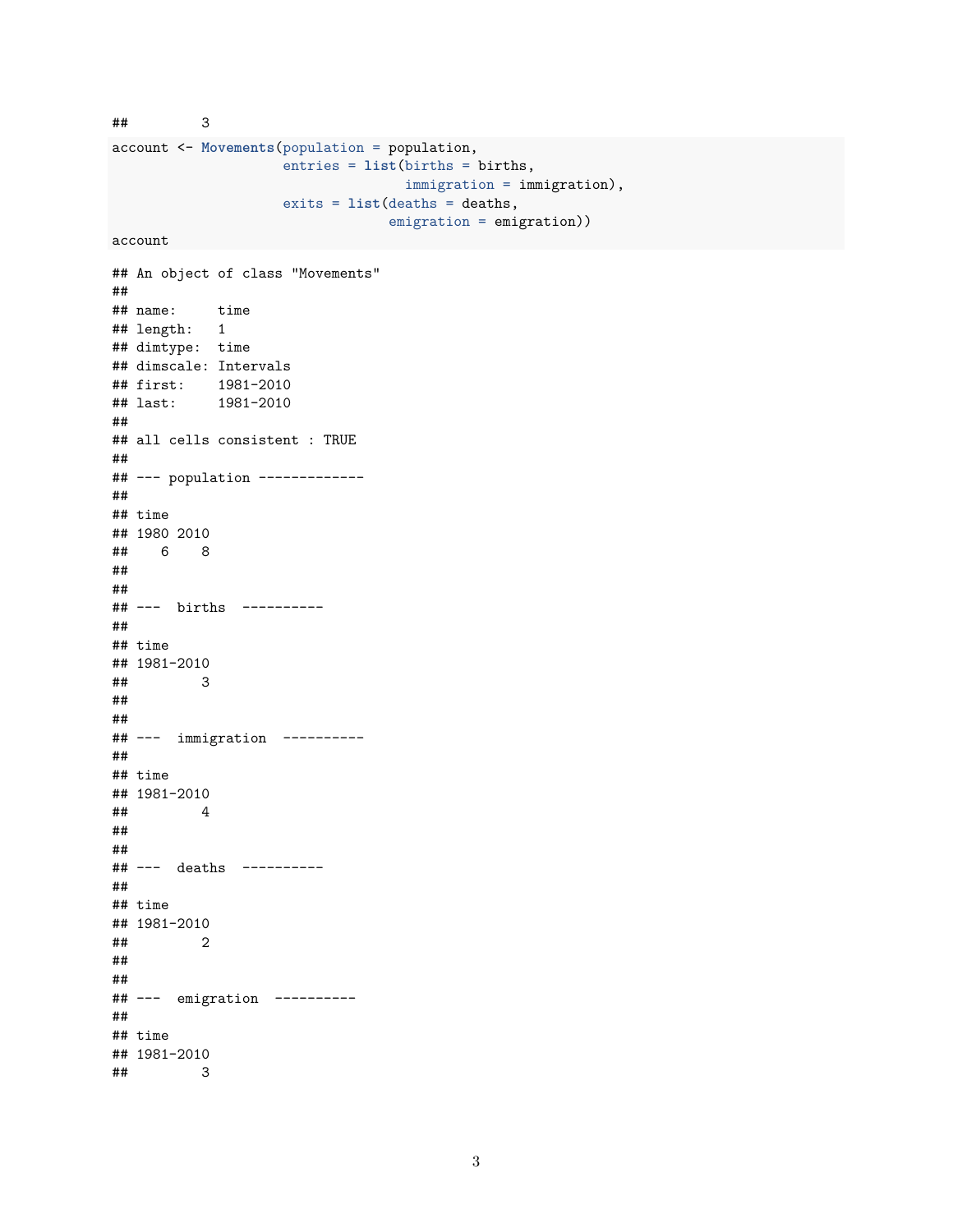**summary**(account)

```
## An object of class Movements
##
## name: time
## length: 1
## dimtype: time
## dimscale: Intervals
## first: 1981-2010
## last: 1981-2010
##
## 1980 2010
## population 6 8
##
## 1981-2010
## births (+) 3
## immigration (+) 4
\## deaths (-) 2
## emigration (-) 3
##
## all cells consistent : TRUE
```
## **Account with Region and No Age**

```
population <- bdefdata::twelve_population %>%
 xtabs(~ region + time, data = .) %>%
 Counts()
population
## An object of class "Counts"
##
## name: region time
## length: 2 2
## dimtype: state time
## dimscale: Categories Points
## first: West 1980
## last: East 2010
##
## time
## region 1980 2010
## West 4 4
## East 2 4
births <- bdefdata::twelve_births %>%
 mutate(time = timeToPeriod(time, breaks = c(1980, 2010))) %>%
 xtabs(~ region + time, data = .) %>%
 Counts()
births
## An object of class "Counts"
##
## name: region time
## length: 2 1
```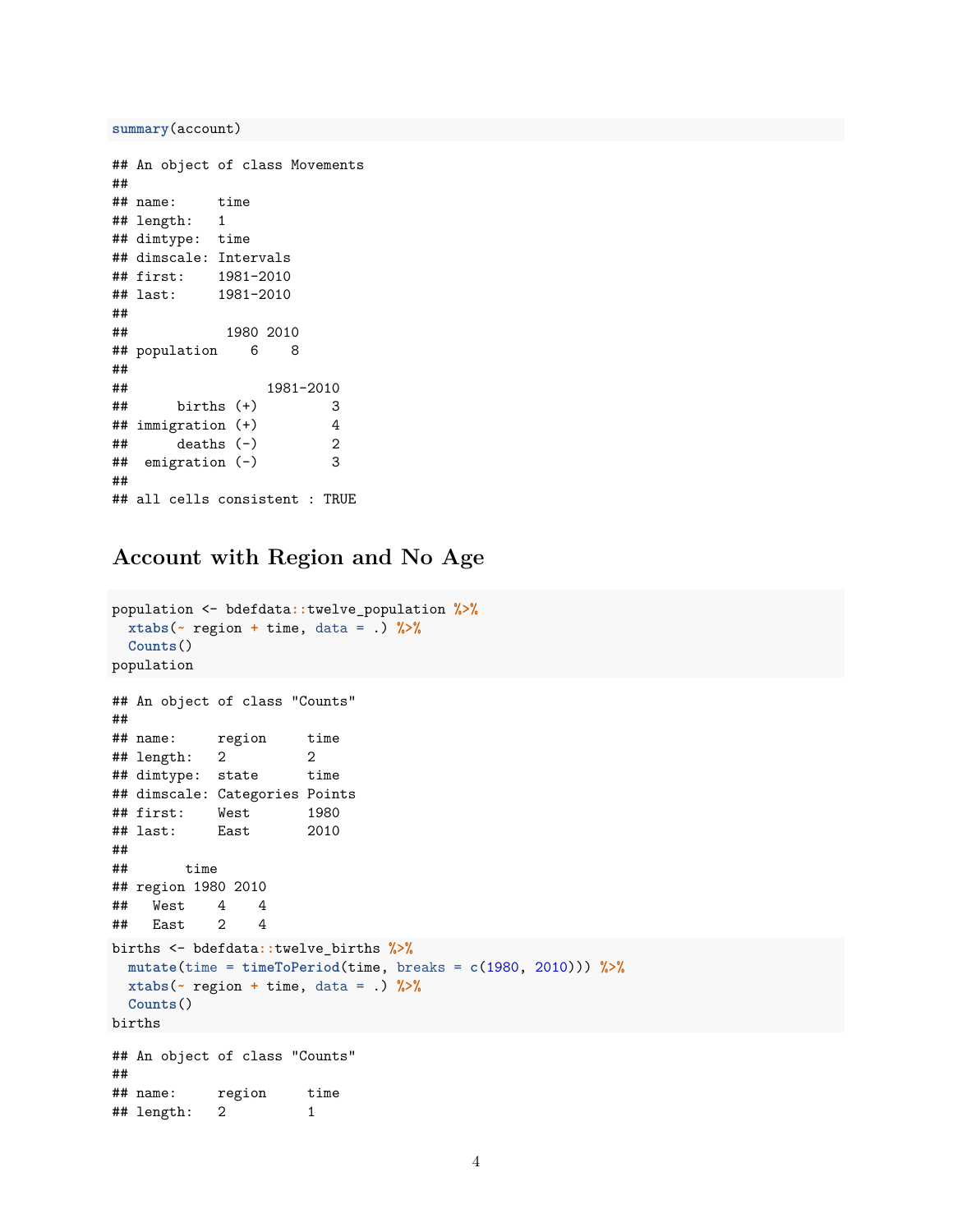```
## dimtype: state time
## dimscale: Categories Intervals
## first: West 1981-2010
## last: East 1981-2010
##
## time
## region 1981-2010
## West 2
## East 1
deaths <- bdefdata::twelve_deaths %>%
 mutate(time = timeToPeriod(time, breaks = c(1980, 2010))) %>%
 xtabs(~ region + time, data = .) %>%
 Counts()
deaths
## An object of class "Counts"
##
## name: region time
## length: 2 1
## dimtype: state time
## dimscale: Categories Intervals
## first: West 1981-2010
## last: East 1981-2010
##
## time
## region 1981-2010
## West 1
## East 1
immigration <- bdefdata::twelve_immigration %>%
 mutate(time = timeToPeriod(time, breaks = c(1980, 2010))) %>%
 xtabs(~ region + time, data = .) %>%
 Counts()
immigration
## An object of class "Counts"
##
## name: region time
## length: 2 1
## dimtype: state time
## dimscale: Categories Intervals
## first: West 1981-2010
## last: East 1981-2010
##
## time
## region 1981-2010
## West 3
## East 1
emigration <- bdefdata::twelve_emigration %>%
 mutate(time = timeToPeriod(time, breaks = c(1980, 2010))) %>%
 xtabs(~ region + time, data = .) %>%
 Counts()
emigration
```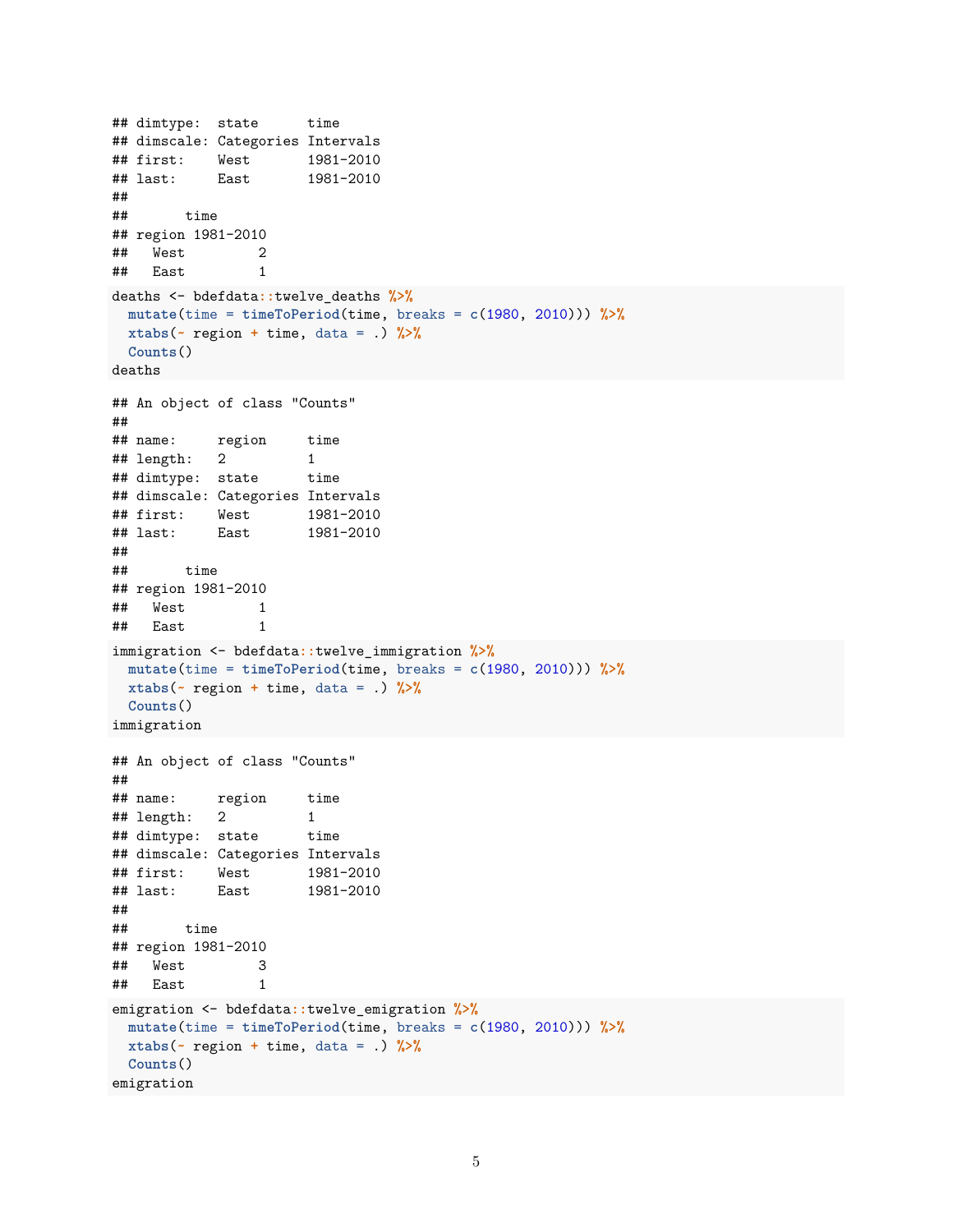```
## An object of class "Counts"
##
## name: region time
## length: 2 1
## dimtype: state time
## dimscale: Categories Intervals
## first: West 1981-2010
## last: East 1981-2010
##
## time
## region 1981-2010
## West 2
## East 1
movements <- bdefdata::twelve_movements %>%
 mutate(time = timeToPeriod(time, breaks = c(1980, 2010))) %>%
 xtabs(~ region_orig + region_dest + time, data = .) %>%
 Counts()
movements
## An object of class "Counts"
##
## name: region_orig region_dest time
## length: 2 2 1
## dimtype: origin destination time
## dimscale: Categories Categories Intervals
## first: West West 1981-2010
## last: East East 1981-2010
##
## , , time = 1981-2010
##
## region_dest
## region_orig West East
## West 0 5
        East
collapseOrigDest(movements, to = "Pool")
## An object of class "Pool"
##
## name: region time direction
## length: 2 1 2
## dimtype: state time state
## dimscale: Categories Intervals Categories
## first: West 1981-2010 Out
## last: East 1981-2010 In
##
## , , direction = Out
##
## time
## region 1981-2010
## West 5
## East 3
##
## , , direction = In
##
```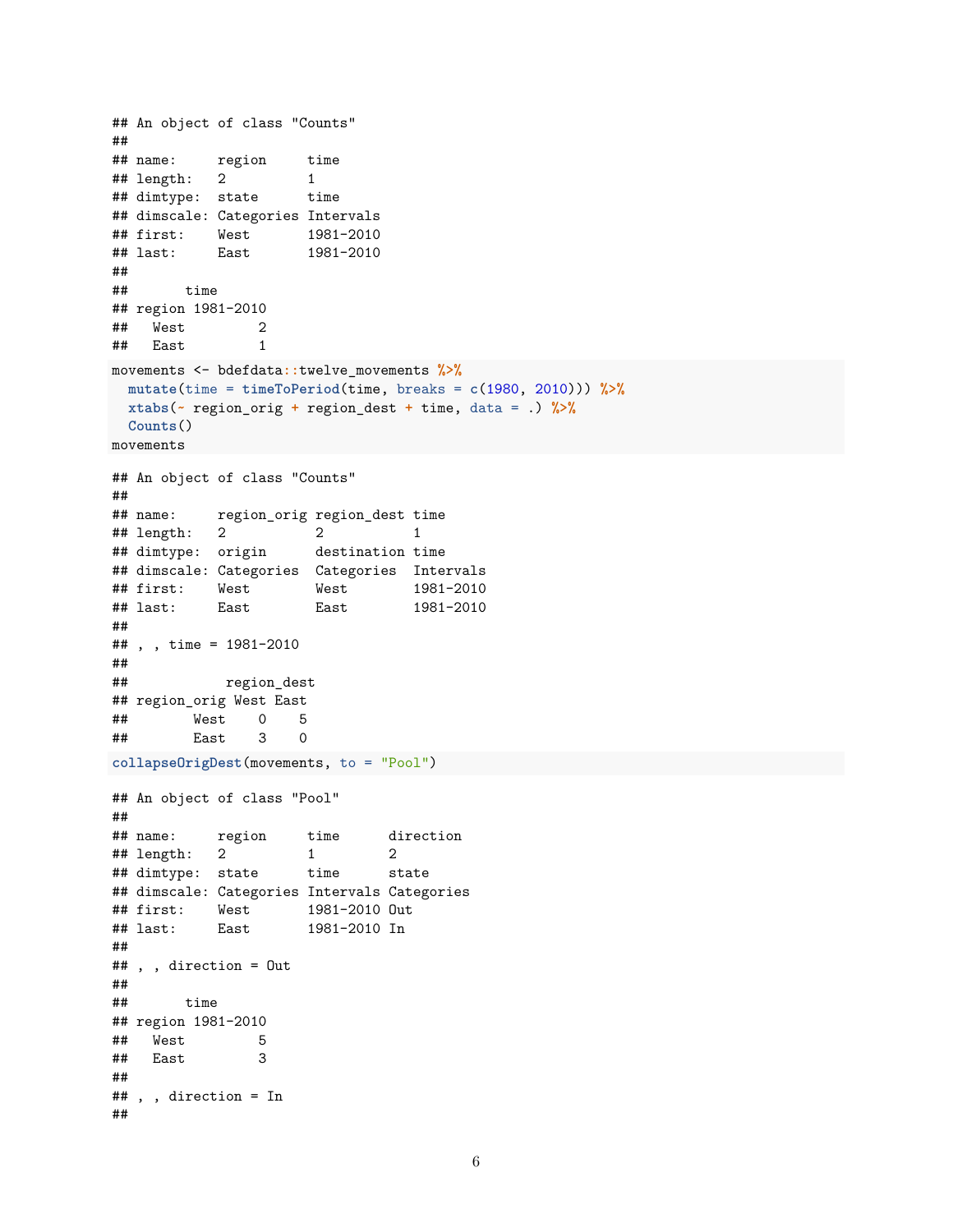```
## time
## region 1981-2010
## West 3
## East 5
collapseOrigDest(movements, to = "Net")
## An object of class "Net"
##
## name: region time
## length: 2 1
## dimtype: state time
## dimscale: Categories Intervals
## first: West 1981-2010
## last: East 1981-2010
##
## time
## region 1981-2010
\## West -2## East 2
account <- Movements(population = population,
                 internal = movements,
                 entries = list(births = births,
                              immigration = immigration),
                 exits = list(deaths = deaths,
                            emigration = emigration))
account
## An object of class "Movements"
##
## name: region time
## length: 2 1
## dimtype: state time
## dimscale: Categories Intervals
## first: West 1981-2010
## last: East 1981-2010
##
## all cells consistent : TRUE
##
## --- population -------------
##
## time
## region 1980 2010
## West 4 4
## East 2 4
##
##
## --- internal ----------
##
## , , time = 1981-2010
##
## region_dest
## region_orig West East
## West 0 5
## East 3 0
```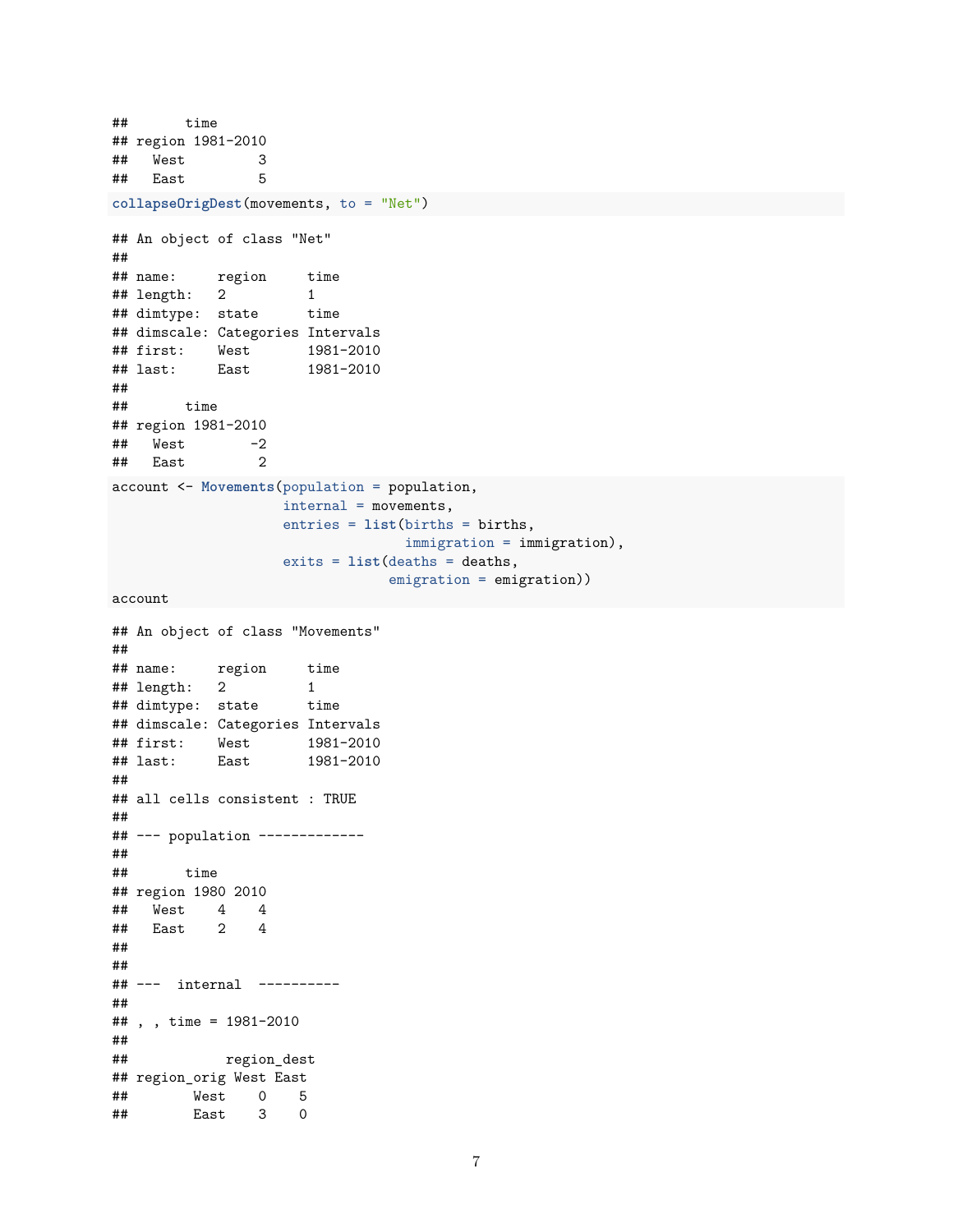## ## ## ## --- births ---------- ## ## time ## region 1981-2010 ## West 2 ## East 1 ## ## ## --- immigration ---------- ## ## time ## region 1981-2010 ## West 3 ## East 1 ## ## ## --- deaths ---------- ## ## time ## region 1981-2010 ## West 1<br>## East 1 ## East 1 ## ## ## --- emigration ---------- ## ## time ## region 1981-2010 ## West 2<br>## East 1 ## East 1 **summary**(account) ## An object of class Movements ## ## name: region time ## length: 2 1 ## dimtype: state time ## dimscale: Categories Intervals ## first: West 1981-2010 ## last: East 1981-2010 ## ## 1980 2010 ## population 6 8 ## ## 1981-2010 ## internal (.) 8  $\frac{***}{***}$  births (+) 3<br> $\frac{***}{**}$  immigration (+) 4  $\begin{array}{ccc}\n# & \text{immigration (+)} \\
# & \text{deaths (-)} \\
2\n\end{array}$  $##$  deaths  $(-)$ ## emigration (-) 3 ##